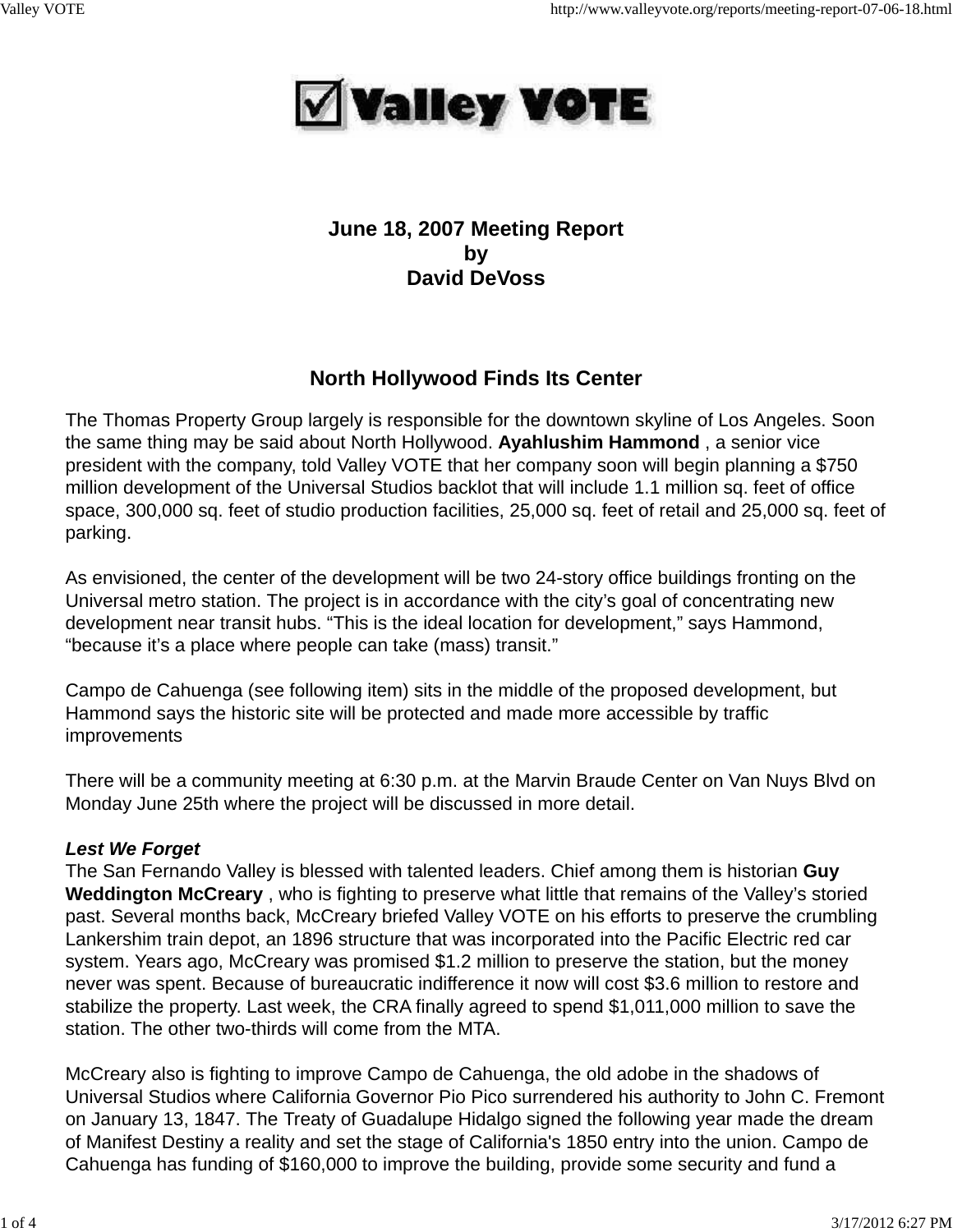weekend docent program.

### *Power to the People*

UCLA graduate **Terry Marcellus** is a personable public speaker who chairs the education committee of the Playa del Rey Neighborhood Council. His message to Valley NC representatives attending the June meeting: get involved with LAUSD reform even if you no longer have school-age children.

"When it comes to viable public schools, communities are the stabilizing factor," he insists. "At our high school we've had seven principals in the past 15 years," he says. "The problem is not the teachers' it's the managers."

Parent teacher associations exist to provide direction, but parents usually leave when their children graduate. That's why communities, and community leaders, must become more active, as is the case in Pacific Palisades which this year added 14 bungalows to serve as classrooms for students who until recently attended private schools. Marcellus also gives high marks to Grenada Hills High School, a charter school that also works hand-in-hand with the community.

### *Neighborhood Councils: Use 'em or Loose 'em*

The 912 Commission, officially known as the Neighborhood Council Review Commission (NCRC), is charged with assessing the efficacy of Neighborhood Councils and is eager to hear from Valley residents who have an opinion about the performance of their NC. **Polly Ward** reports there will be a public meeting on June 30 in the South Valley at Pierce College starting at 10AM. The times and venues for all 7 public hearings around the city can be found on the Commission's website www.ncrcla.org -

### *Airports Update – Good News, Bad News*

The first flights out of Palmdale by United Airlines commenced June 7. This is tangible proof, says **Denny Schneider** that Los Angeles World Airports is working to create a regional network of airports to serve Southern California.

Also this past month a new Flyaway bus service has begun from UCLA to LAX. Schneider expects this to be exceptionally helpful in reducing auto traffic from this area into LAX. LAWA has promised that at least ten of these routes will be established within the next few years.

Although there is new soundproofing authorized for those around Van Nuys Airport living within the federally mandated limit of 65 CNEL, the new noise monitoring system continues to be behind its implementation schedule. Almost a year behind schedule. Similarly, the Part 161 study to get FAA support in reducing noise around LAX and Van Nuys is also behind schedule. Schneider hopes to get a new schedule for the Van Nuys portion, but has been told that the LAX portion is on indefinite delay waiting for completion of a new flight mix estimate by the Master Plan section.

### *Rental Housing Redux*

If the mayor and city council used economic common sense they would see the common thread between the growth of gangs and the shortage of affordable housing and change two parts of the Rent Stabilization Ordinance. Reinstating the original capital improvement permanent 100% pass through of costs would create thousands of good jobs, generate tens of millions of dollars of tax revenue annually, and preserve affordable housing at the same time. Allowing use of a just cause 30-day notice to evict suspected gang members and other tenants who make life miserable for their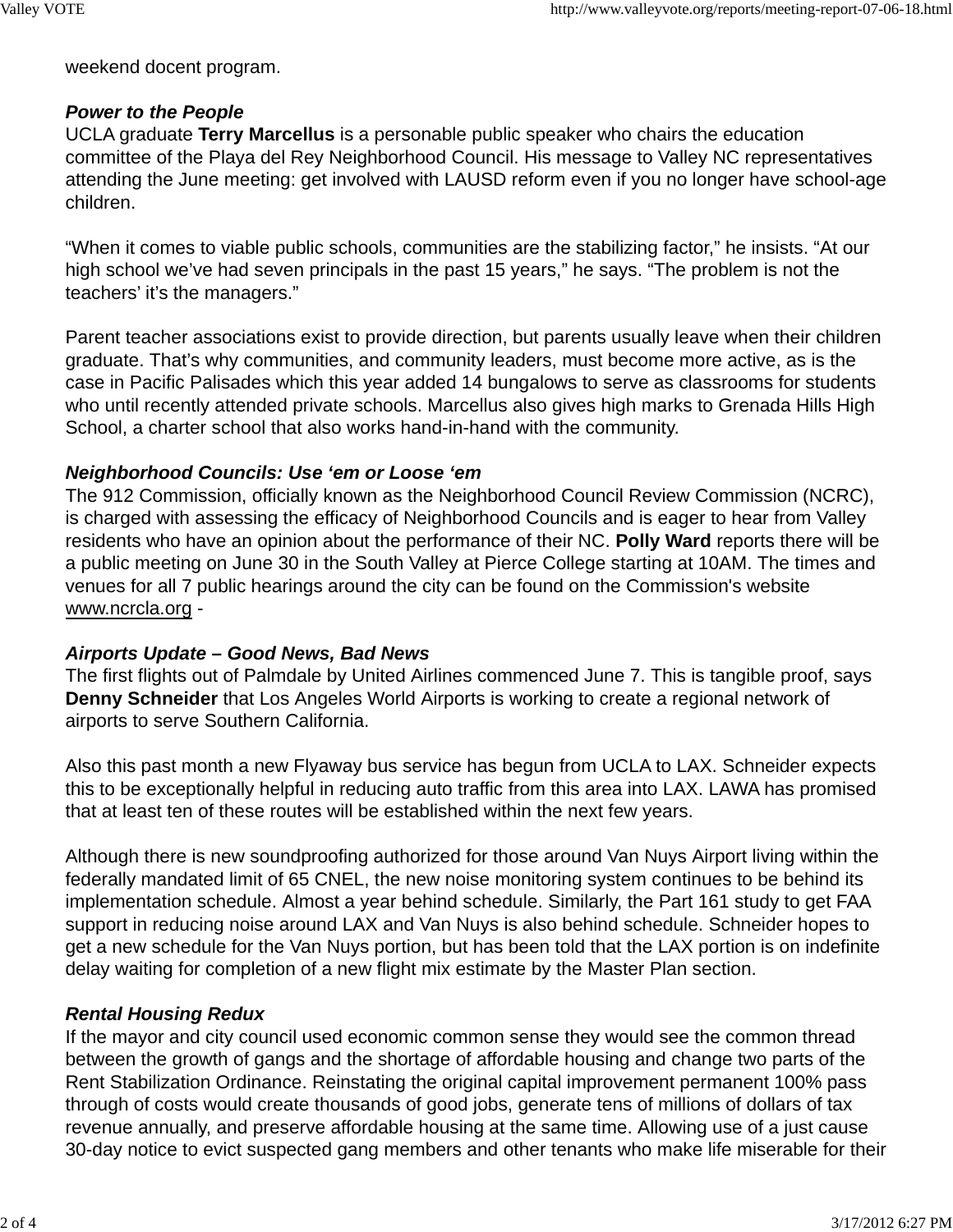neighbor tenants would significantly help reduce the gang problem at no cost to the taxpayers.

Valley VOTE treasurer **Vic Viereck** reports that at recent Los Angeles City Council meeting, Housing Department General Manager Mercedes Marquez said that there are about 115,000 two to four unit properties in Los Angeles. Those units total about 75% of the city's 620,000 "rent stabilized" units. To the extent that such properties may have the same lot size as properties with two, three, or more times as many units, there is already a pricing incentive for developers to buy the lots with fewer units. With the new redistribution fees (the politically correct term is relocation fees) of up to \$17,080 a unit, the concentration on the properties with fewer units is greatly intensified, if the developers even have any interest left in Los Angeles. The city council's efforts to meet a state mandated "Housing Element" is leading to densification that eliminates the feasibility of developing smaller apartment buildings.

Between the government induced densification and deterioration of older apartments, the practice of people investing in smaller properties in order to become middle class, and have a nest-egg for retirement, is being eliminated.

#### *Filthy Lucre or Clean Money*

The California Clean Money Campaign's (CCMC) San Fernando Valley coordinator **Robin Gilbert** notes that this spring, the City Ethics Commission issued a preliminary proposal for public financing of City Council races, which was forwarded to the City Council with the suggestion that it would benefit from extensive public input. The City Council Rules Committee has asked the Los Angeles Neighborhood Councils to review the Ethics Commission proposal, together with several alternative funding models developed by the City Legislative Analyst. The Neighborhood Councils' recommendations will be transmitted to the City Council for incorporation into a comprehensive proposal that reflects citizen priorities.

The City staff has developed an information package on campaign finance reform which will soon be sent to the neighborhood councils. In the mean time, CCMC volunteers have been speaking to neighborhood councils to provide a brief introduction to full public financing and encourage the board members to study the proposal in detail.

### *1.3 Million and Counting*

Recently, the U.S. Census Bureau proposed removing the San Fernando Valley as a distinct location with separate reporting of census data. In a letter sent last week to U.S. Census Bureau Director Charles Kincannon, Valley VOTE President **Joe Vitti** urged Kincannon "to continue reporting data for the San Fernando Valley" in the bureau's census county division. "The San Fernando Valley is a unique geographic and cultural region and is recognized as such by the City of Los Angeles, the County of Los Angeles and the State of California. The invaluable information provided by the CDD helps our organization deal with issues of fair treatment for the Valley from all levels of government."

#### **Valley VOTE Mission Statement**

Valley VOTE, a diverse coalition of San Fernando Valley residents, business people, educators, community activists and organizations is committed to exploring and implementing programs that empower the people of the San Fernando Valley and the City of Los Angeles, including opportunities to improve local governance, education and public participation on policy matters.

*Please forward this Email to interested individuals and organizations. If you would like to be removed from our distribution list please send an Email to javittisr@cs.com.*